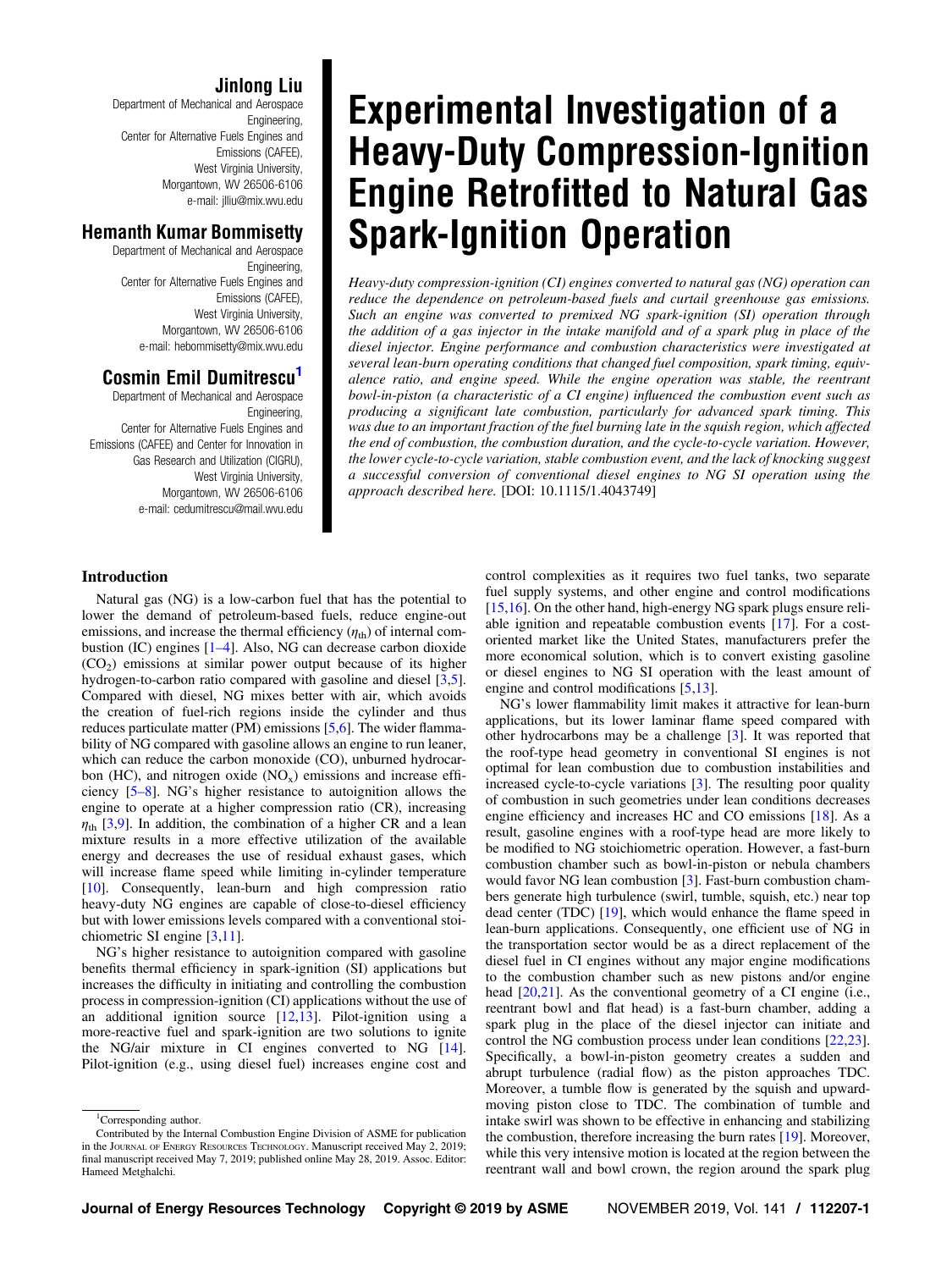<span id="page-1-0"></span>location experiences a more moderate turbulence, which helps with the ignition process.

A review of the (limited) literature on CI converted to SI NG operation indicated that the main focus was on evaluating the efficiency of existing aftertreatment systems on the emissions of vehicles equipped with such retrofitted CI engines [\[24,25](#page-11-0)]. As a result, the limited knowledge of the characteristics of NG combustion in diesel-like engines [\[26](#page-11-0)] can delay the conversion/introduction of heavy-duty NG vehicles. Moreover, some studies investigated the combustion characteristic for fuels with different properties compared with NG such as propane and butane [27–30] because that was the fuel of interest at that period. The limited experimental data is also reflected in the reduced number of 3D CFD investigations of CI engines converted to SI NG operation [[13,14](#page-11-0),31–33]. Based on all the above, the main goal of this study was to provide additional information on the NG combustion characteristics and performance inside a diesel-like combustion chamber under different operating conditions that changed spark timing, mixture equivalence ratio, and engine speed beyond the preliminary studies in Ref. [\[8\]](#page-10-0). The effect of fuel composition is another major concern for lean-burn high-CR NG engines, in addition to the lower flame speed, difficulties in igniting the fuel, and knock tendencies [[3](#page-10-0)]. Consequently, the information on real fuel effects, spark and combustion stability, and cycle-to-cycle variations provided here can support the successful conversion of conventional diesel engines to NG SI operation.

## Experimental Setup

Experiments were conducted in a single-cylinder, four-stroke, port fuel injection, heavy-duty spark ignited engine (Ricardo/ Cussons, UK, Model Proteus) at West Virginia University (WVU) Advanced Combustion Laboratory. Figure 1 shows the experimental

setup and Table [1](#page-2-0) shows the engine specifications. The original supercharged, direct injection engine configuration (Volvo, Model TD 120) was modified to a spark ignited engine through replacing the main injector with an NG spark plug (Stitt, Conroe, TX, Model S-RSGN40XLBEX8.4-2), as shown in Fig.  $1(c)$ . NG was delivered inside the intake manifold using a gas injector (Rail Spa, Italy, Model IG7 Navajo, 3 seats), shown in Figs.  $1(c)$  and  $1(d)$ . The mixture of the NG and air was formed in the inlet manifold, so the level of premixing was high and almost constant. The combustion chamber included a toroidal bowl-in-piston with swirl-producing intake ports, shown in Fig.  $1(d)$ . Swirl caused a counterclockwise rotational motion of the air-fuel mixture in the cylinder. Despite the off-center position of the piston bowl relative to the combustion chamber axis in this two-valve engine, the spark plug was located on the combustion bowl centerline. For the intake system, filtered intake air passed through a laminar flow element (LFE; Meriam, Cleveland, OH, Model Z50MC2-2), where a thermocouple was mounted at upstream to correct for variations in air density. A 30-gallon intake air surge tank, together with pressure snubbers, shown in Fig.  $1(b)$ , was installed after LFE to dampen the pressure pulsations caused by single-cylinder cyclic intake valve opening and closing, which was proved effective in dampening the intake air pressure fluctuations up to 83% from previous studies. Engine cooling was achieved by a personal-built closed system consisting of a pressurized header tank, pump (Boss, Model BK2507/10B), flow meter, heater (6 kW), filter, and heat exchangers. The lubrication system consisted of an oil sump/reservoir, heater, pump (Brook Crompton Parkinson Motors), filter, and heat exchangers. The oil pressure was relieved to 4 bars and supplied to the main bearings, big end bearing, camshaft bearings, and cylinder head. In addition, a 75-kW trunnion-type DC electrical dynamometer (McClure, Model 4999, Trunnion type), rated at 420 V and 160 A, operated through a thyristor bank (KTK, Model 6P4Q75), shown in Fig.  $1(a)$ , controlled the engine speed regardless of the engine load. A 100-kg load cell (Tedea-Huntleigh,



Fig. 1 Experimental setup: (a), (b) engine test cell, (c) top engine view, and (d) engine schematic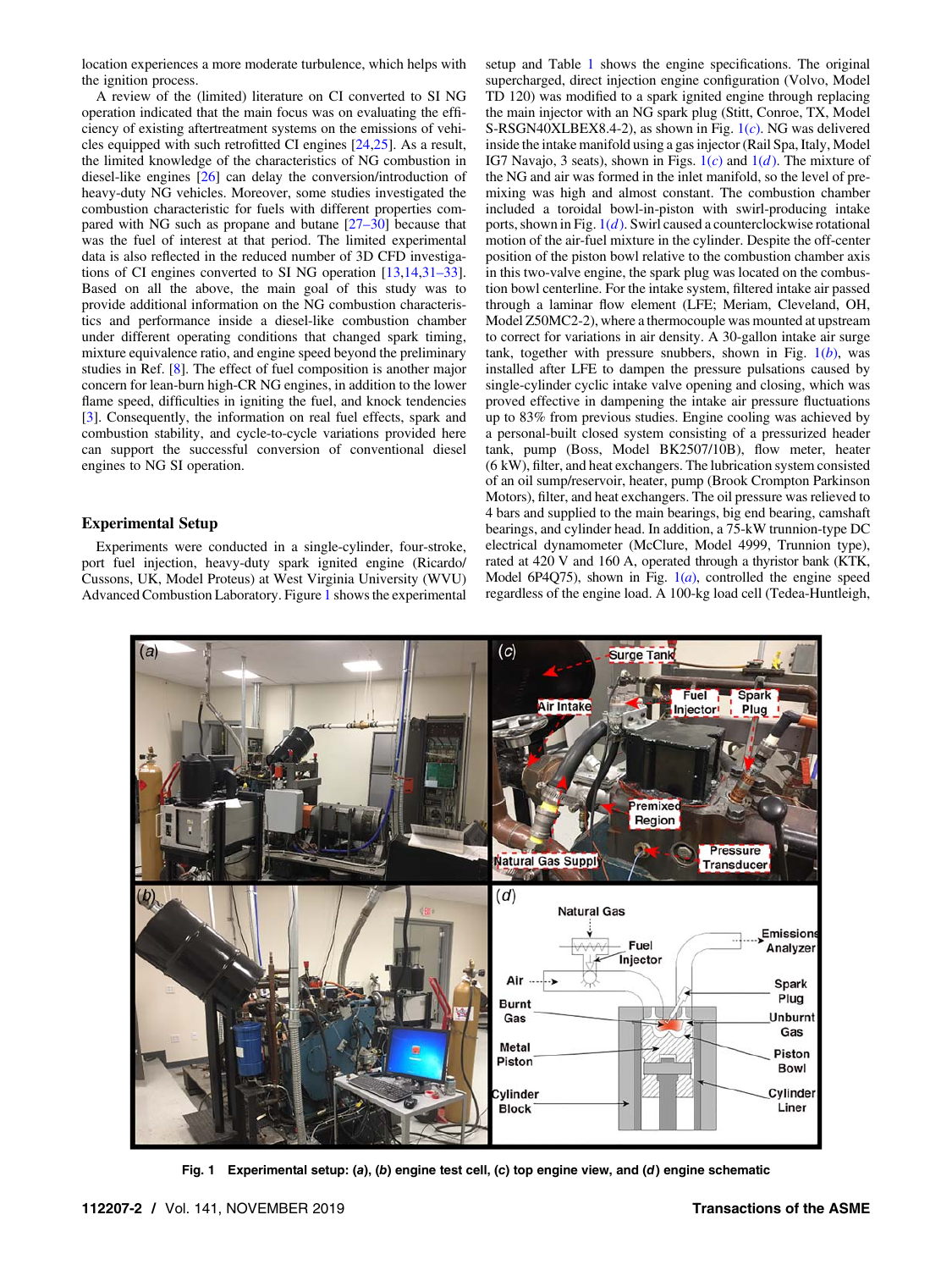#### Table 1 Engine specifications

<span id="page-2-0"></span>

| Manufacturer and model           | Ricardo/Cussons, Proteus     |  |  |
|----------------------------------|------------------------------|--|--|
| Research engine type             | Single-cylinder              |  |  |
| Cycle                            | 4-stroke SI premixed         |  |  |
| Valves per cylinder              | 2                            |  |  |
| Bore $(mm) \times$ stroke $(mm)$ | $130.2 \times 150$           |  |  |
| Displacement (liters)            | 1.997                        |  |  |
| Intake valve opens/close         | 12 CAD BTDC/140 CAD BTDC     |  |  |
| Exhaust valve opens/closes       | 126 CAD ATDC/10 CAD ATDC     |  |  |
| Connecting rod length (mm)       | 275                          |  |  |
| Connecting rod offset            | None                         |  |  |
| Squish height (mm)               | $\mathcal{D}_{\mathcal{L}}$  |  |  |
| Compression ratio                | 13.3:1                       |  |  |
| Combustion chamber               | Reentrant bowl and flat head |  |  |

Basingstoke Hants, UK, Model 104H) measured the torque applied on the dynamometer using a Wheatstone bridge. An aftermarket engine control unit (Megasquirt, Model V3.0 mainboard with MS3X expansion) controlled the spark timings, mass of fuel injected, and several other engine parameters, based on inputs like the position of crankshaft and camshaft, amount of intake air, intake air temperature, coolant/oil temperature, and throttle position. Specialized software (TUNERSTUDIO, Version 3.0.28) applied built-in algorithms to determine the correct operating parameters such as spark timing, injection duration, dwell time for spark, etc. A variable reluctance transducer was mounted on a bracket off the crankcase to read 100 equidistant teeth distributed around the flywheel and determine the angular position of the crankshaft. The fuel supply system consisted of a gas cylinder, a pressure regulator, and NG fuel injectors (Rail Spa, Italy, Model IG7 Navajo), shown in Figs.  $1(b)$  $1(b)$  and [1](#page-1-0)  $(c)$  $(c)$  $(c)$ . A pressure transducer (Kistler, Model 6011) was mounted in the original position of glow plug through a special outer sleeve to collect the in-cylinder pressure trace, shown in Fig.  $1(c)$  $1(c)$ . A charger amplifier (Kistler, Model 5010) amplified the signal produced by the pressure transducer (0–10 V signal calibrated to bars/volts) and then transmitted it to a DAQ card (National Instruments, Model SCB-68A). An incremental rotary shaft encoder (BEI sensors, Model H25D, resolution 1800) was used to measure engine speed and determine the crankshaft position at any instant. In addition to pressure and speed signals, intake and exhaust temperatures were also collected by DAQ card, which was connected to an I/O device (NI PCIe-6351) on the pressure analysis device to provide usable combustion information such as rate of pressure rise, heat release rate, etc. Outputs from the load cell and LFE's pressure transducers (differential pressure transducer (Ashcroft, Model XLdc) and absolute pressure transducer (GP 50, Model: 211)), and various K-type thermocouples were connected to Ethernet measurement devices (LabJack, Model UE9, and ICP DAS, Model PET7019Z). An in-house built data-acquisition system (DAQ), Scimitar, collected in-cylinder pressure data, air flow rate, coolant and oil temperatures, engine torque, speed, etc., from these two devices. Moreover, the pressure collection and data analysis system used motored pressure to synchronize crankshaft encoder data with engine position. Specifically, peak pressure in the motored pressure trace was applied to determine the difference between the encoder  $z$ -pulse and engine top dead center. The procedure was repeated at the beginning, during, and at the end of experiments to ensure that no encoder slippage may affect pressure measurements.

A steady-state parametric study investigated the engine performance and combustion behavior at several operating conditions that changed fuel composition, spark timing (ST), equivalence ratio, and engine speed. The investigated fuels were chemically pure methane (CH<sub>4</sub>) and a  $C_1-C_4$  alkane blend (hereafter referred to as NG), with compositions given in Table 2. The parameters in bold italics in Table 3 are for the baseline condition and each test varied one parameter while holding constant for the other two. The operating conditions (low-speed, medium-load, leanequivalence ratio) were similar to those previously used by the authors for an optical investigation inside the same engine, which

Table 2 Composition and selected properties of test gases

| Components              | Methane      | Natural gas    |  |
|-------------------------|--------------|----------------|--|
| $CH4$ (vol%)            | 99.5%        | <b>Balance</b> |  |
| $C_2H_6$ (vol%)         | $<$ 1000 ppm | 5.81%          |  |
| $C_3H_8$ (vol%)         |              | 2.39%          |  |
| $n - C_4H_{10}$ (vol%)  |              | 0.45%          |  |
| iso- $C_4H_{10}$ (vol%) |              | 0.421%         |  |
| $N_2$ (vol $\%$ )       | $<$ 4000 ppm | 0.02%          |  |
| $O2$ (vol $%$ )         | $<$ 50 ppm   |                |  |
| $H2O$ (vol%)            | $<$ 10 ppm   |                |  |
| H/C ratio               | 4.0          | 3.77           |  |
| LHV $(MJ/m3)$           | 35.88        | 41.79          |  |
| Density $(kg/m3)$       | 0.6682       | 0.7471         |  |
| $MON( - )$              | 140.1        | 123.1          |  |
| Methane number (-)      | 108.4        | 80.8           |  |
| Wobbe index $(MJ/Nm^3)$ | 48.2         | 53.1           |  |

#### Table 3 Engine operating conditions

| Spark timing <sup>a</sup> (CAD ATDC) | $-30, -25, -20, -15, -10^{\circ}$       |
|--------------------------------------|-----------------------------------------|
| Equivalence ratio $\epsilon$ (-)     | CH <sub>4</sub> : 0.71, 0.73, 0.76, 0.8 |
|                                      | NG: 0.69, 0.71, 0.74, 0.76              |
| Engine speed (rpm)                   | 900, 1000, 1100, 1200, 1300             |
|                                      |                                         |

<sup>a</sup>A controller malfunction during the spark time sweep was discovered during data analysis. As a result, the spark time sweep was repeated, but only for methane (i.e., there is no spark time sweep data for NG).

<sup>b</sup>This test condition used in the spark timing sweeping has identical operating conditions with the baseline. The repeated test showed almost the same results compared with baseline conditions. During the analysis in the next sections, the repeated tests were used in effects of changed spark timing and the original tests with baseline conditions were applied in other conditions effects.

c Higher molecular weight of NG and increased viscosity of higher alkanes present in NG would reduce the flow of NG through injectors. The mass of fuel injected is also proportional to the fuel density. They together resulted in different equivalence ratios of CH<sub>4</sub> and NG under similar injection duration.

focused on in-cylinder flame propagation [\[5,6\]](#page-10-0). The engine was warmed up before testing, and oil and coolant temperatures were maintained constant to eliminate the effects of different boundary conditions on the combustion process. The throttle position in the experiments was fixed to limit the effect of variation of air flow rate on the combustion process.

#### Results and Discussions

This section describe the operating condition effects on the engine performance based on the in-cylinder pressure trace analysis. As mentioned before, in-cylinder pressure was measured with a piezoelectric pressure transducer, which measures the pressure difference versus time, rather than absolute pressure values. As a result, the pressure signal was "pegged" (i.e., referenced) to the manifold intake pressure. In addition, in-cylinder raw pressure was filtered (see the Appendix for details) to remove the noise caused by a combination of mechanical vibration noise, electric noise, thermal drift, etc. The first 400 individual cycles of each condition were analyzed. The error bars in the Figs. [2](#page-3-0), [4,](#page-5-0) [5](#page-5-0), [9,](#page-7-0) [10,](#page-7-0) [13](#page-9-0) and [14](#page-9-0) indicate the 95% confidence interval.

As mentioned in the Introduction section, NG's wider flammability limit allows operation at leaner equivalence ratios. However, lean-burn increases the misfiring probability and the cycle-to-cycle variation, which then influence the engine performance and emissions control. In addition, combustion phasing and duration affect engine performance and emissions through their effects on the in-cylinder heat release. Therefore, the engine performance (such as peak pressure, indicated mean effective pressure (IMEP),  $\eta_{\text{th}}$ , etc.), combustion phasing, and cycle-to-cycle variation are presented and discussed next.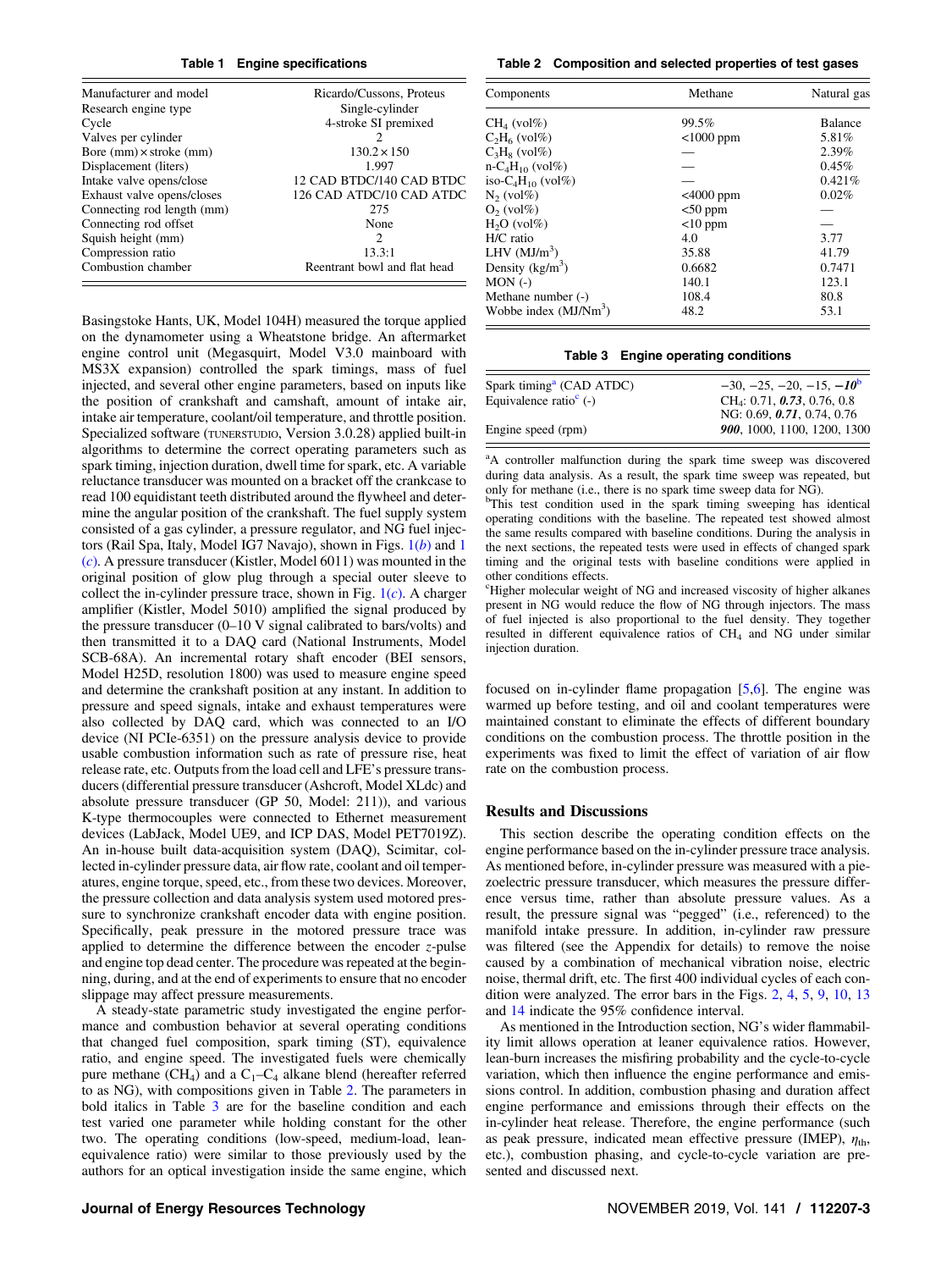<span id="page-3-0"></span>

Fig. 2 (a) In-cylinder pressure and (b) apparent heat release rate, for  $CH<sub>4</sub>$  (solid line) and natural gas (dashed line), respectively (baseline conditions)

Fuel Composition Effects. The chemical and thermodynamic properties of non-methane components in the NG may affect the combustion event [\[34,35](#page-11-0)]. Consequently, a larger fraction of heavier hydrocarbons or inert components in NG composition is expected to strongly influence engine performance and combustion characteristics such as ignition ability, aftertreatment durability, fuel economy, engine operability, power output, etc. The in-cylinder pressure trace and rate of heat release of both fuels operated at baseline condition (−10 CA ATDC ST, medium load, and 900 rpm), shown in Fig. 2, are representative of typical homogeneous NG SI combustion. The low slope during the late combusting period was probably due to the shape of the combustion chamber [[36\]](#page-11-0). When the flame front enters the squish region atop the piston crown, the mixture burned slower and more heat was transferred to the boundary. NG had a faster-decreasing slope than  $CH<sub>4</sub>$  during the late-combustion period probably due to faster flame propagation and less fuel burned during this period. In addition, the lack of knocking (an important issue for CI engines retrofitted to NG SI operation) proved the choice of spark timing under this low-speed, lean-mixture, and medium-load condition. CAx in this study is defined as the crank angle associated with  $x\%$  cumulative heat release, calculated based on Fig. 2. The time in crank angle degrees (CAD) between 5% and 95% heat release is defined as the duration of combustion (DOC). CA50 is defined as the heat release centroid. Table 4 presents the calculated combustion phasing and engine performance comparisons between the two fuels (PP is the peak pressure, LPP is the location of the peak pressure).

Figure 2 and Table 4 show that the peak pressure was higher and advanced for NG compared with CH4, probably because the presence of higher carbon species enhanced flame speed and the adiabatic flame temperature. In addition, NG increased the power output, evidenced by the 4% higher IMEP, because NG has lower methane number (MN) and higher Wobbe index (WI) compared with CH<sub>4</sub> [[37\]](#page-11-0). In addition, CH<sub>4</sub> had a lower indicated  $\eta_{\text{th}}$  compared with NG probably because of (i) NG's higher flame propagation speed which resulted in a more complete combustion, (ii) NG's shorter fast-combustion duration (period before late combusting) overcame the higher heat transfer rate associated with the higher in-cylinder bulk temperature, and (iii) NG's higher low-heating value (LHV) and WI improved the engine performance compared with  $CH_4$  [\[37](#page-11-0)]. NG had a higher peak rate of pressure rise (PRRmax) than  $CH_4$ , but it was below 2 bars/CA, suggesting that flame propagation was dominant throughout the combustion process. Table 4 also shows that NG has an advanced CA5, CA10, and CA50 compared with  $CH<sub>4</sub>$ . The time gap between actual spark timing and CA10 is usually defined as the flame development time (ignition delay or lag), and it decreased for NG operation. This phenomenon was possibly due to the presence of higher hydrocarbon chains in the NG. The energy required to break a C–H bond is higher than that to break a C–C bond  $[38]$  $[38]$ . As CH<sub>4</sub> does not

Table 4 Performance comparison between  $CH<sub>4</sub>$  and NG operation (baseline conditions)

| Fuel                  | PP (bars)                      | <b>LPP</b><br>(CA ATDC)        | IMEP (bars)              |                   | $\eta_{\text{th}}(\%)$        | $PRR_{max}$<br>(bars/CAD) |
|-----------------------|--------------------------------|--------------------------------|--------------------------|-------------------|-------------------------------|---------------------------|
|                       |                                |                                | Engine performance       |                   |                               |                           |
| CH <sub>4</sub><br>NG | 44.3<br>47.3                   | 17.8<br>16.8                   | 8.2<br>8.5               | 36.8<br>40.3      |                               | 1.6<br>2.0                |
| Fuel                  | CA5<br>(CA ATDC)               | CA10<br>(CA ATDC)              | CA50<br>(CA ATDC)        | CA90<br>(CA ATDC) | CA <sub>95</sub><br>(CA ATDC) | DOC<br>(CAD)              |
|                       |                                |                                | Combustion phasing       |                   |                               |                           |
| CH <sub>4</sub><br>NG | 3.1<br>2.5                     | 5.5<br>4.7                     | 15.0<br>13.5             | 37.9<br>37.6      | 54.9<br>54.7                  | 51.8<br>52.2              |
| Fuel                  | $\text{COV}_{\text{IMEP}}$ (%) | $\text{COV}_{\text{Pmax}}$ (%) | $STD_{Pmax}$ (bars)      |                   | $\text{COV}_{\text{DOC}}$ (%) |                           |
|                       |                                |                                | Cycle-to-cycle variation |                   |                               |                           |
| CH <sub>4</sub><br>NG | 1.06<br>1.13                   | 6.86<br>5.66                   | 3.1<br>2.7               |                   | 3.36<br>3.16                  |                           |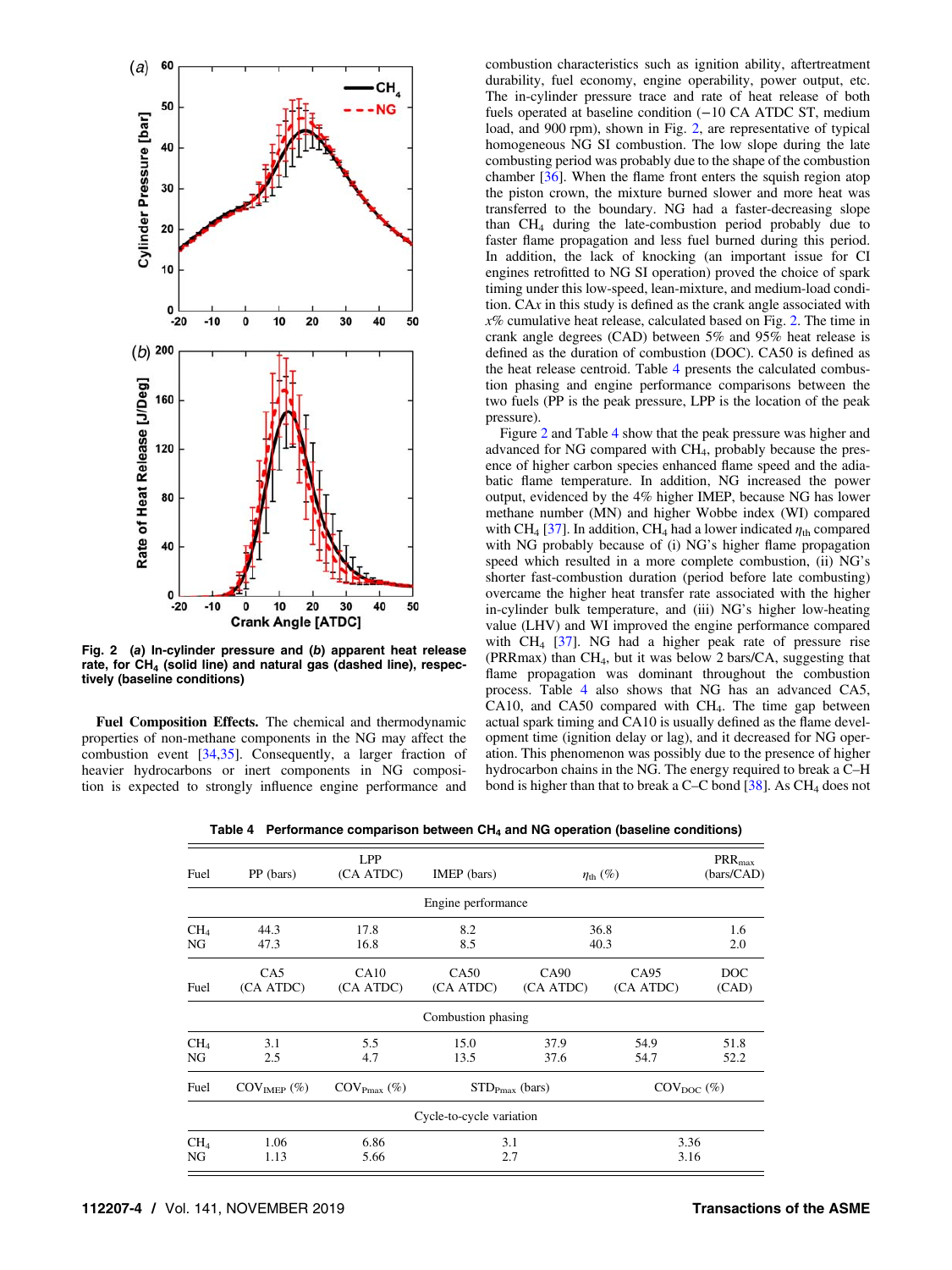<span id="page-4-0"></span>contain any C–C bonds, the time required to initiate the combustion process for CH4 is longer than for other alkanes, which increases its ignition delay  $[39]$  $[39]$ . Additionally, CH<sub>4</sub> is less reactive than any other heavier hydrocarbons. Moreover, the addition of lower H/C ratio compounds, like ethane, increased the burning velocity due to the formation of enhanced radicals and more hydrogen particles that accelerated the combustion process [\[40](#page-11-0)]. Consequently, the addition of higher hydrocarbons to CH<sub>4</sub> increases the flame speed and generally reduces the overall combustion duration. However, the CA90, CA95, and DOC were similar for NG and CH<sub>4</sub> at the operating conditions investigated here, which can be explained by the diesel-like environment (i.e., part of the mixture burned much more slowly in the squish region, which contributed to much longer late combusting duration). The large cycle-to-cycle variation (caused by lower flame speed and large variations in the unburned fuel mass trapped in the squish region) during the late combusting period, shown in Fig.  $2(b)$  $2(b)$ , also supports this hypothesis.

Table [4](#page-3-0) shows the COV<sub>IMEP</sub> for both fuels was lower than  $2\%$ , indicating stable lean-burn operation. Moreover, the  $COV_{Pmax}$ was under 7%, hence the average pressure was considered representative for the condition investigated. To be specific, NG shows the lower coefficient of variation (COV) and the standard deviation of peak pressure, suggesting a lower cycle-to-cycle variation compared with CH4. This can be explained by the addition of heavier hydrocarbons to CH4, which improved the ignition process and increased the flame propagation speed, in turn helping to decrease the cycle-to-cycle variation [\[41](#page-11-0)]. In addition to the peak pressure variation, Fig.  $2(b)$  $2(b)$  also shows less variation of the apparent heat release rate (AHRR) for NG during the late combusting period. Considering the small percentage of higher hydrocarbons for NG shown in Table [3,](#page-2-0) it seems that even small amounts of higher species of hydrocarbon additives produced a more stable combustion process compared with  $CH<sub>4</sub>$  only.

Spark Timing Effects. Spark timing (ST) affects combustion efficiency and stability through its effect on spark inception and flame propagation [[19](#page-11-0)]. This study swept the ST from −30 CA ATDC to −10 CA ATDC at constant engine speed (900 rpm) and load ( $\phi$  = 0.73, medium load). Figures 3–[5](#page-5-0) present the ST effects on engine performance and combustion characteristics of NG SI operation in a reentrant bowl combustion chamber. As expected, advanced ST increased and advanced the location of maximum pressure and increased the rate of pressure rise (PRR). However, the peak PRR was always below 4 bars/CA, indicating flame propagation dominated during the combustion event.

In addition, the error bars indicate that some cycles with advanced ST had similar combustion as cycles at delayed ST, evidenced by the overlapping of peak pressure and its location in Fig. [4](#page-5-0). As variations in the spark intensity and location together with the variation in local turbulence and mixture equivalence ratio at the spark plug location affect the early flame development, the overlapping was probably due to these variations. Heat release analysis describes the efficiency of converting the thermal energy of the fuel into work done by the engine. For a constant supply of chemical energy, a higher heat release indicates that more work is done by the system, which means the engine is more efficient. Figure  $3(b)$  shows that the heat release rate of CH<sub>4</sub> at a -20 CA ATDC ST was larger than at another ST. As expected, Fig.  $4(b)$  $4(b)$ shows that −20 CA ATDC ST was the maximum brake torque (MBT) ST for the load and equivalence ratio investigated here, supported by the higher IMEP and  $\eta_{\text{th}}$ . Advancing the ST from this optimum will advance and increase cylinder pressure before TDC, which would oppose the piston's upward movement. Then, more work will be done during the compression stroke against the piston movement compared with optimum ST, which would reduce the amount of power delivered to the crankshaft. Although retarding the ST can result in peak cylinder pressure to occur later in the expansion stroke, this will lower peak pressure hence decrease the work done on the piston.



Fig. 3 Effect of spark timing on (a) in-cylinder pressure, (b) apparent heat release rate, and (c) mass fraction burned, for CH<sub>4</sub>

The heat release analysis also shows a second peak on the heat release rate for −30 CA ATDC ST. Moreover, −25 CA ATDC ST shows significant late burn, suggesting that an important fuel fraction was burned late in the cycle, also evidenced by the corresponding MFB shown in Fig.  $3(c)$ . Four hundred consecutive cycles were plotted in Fig. [6](#page-6-0) to investigate latecombustion differences compared to the average data shown in Fig.  $3(b)$ . Figure [6](#page-6-0) shows several cycles with significant late combustion even for −10 CA ATDC ST, which indicated that the averaged data can hide important characteristics of NG SI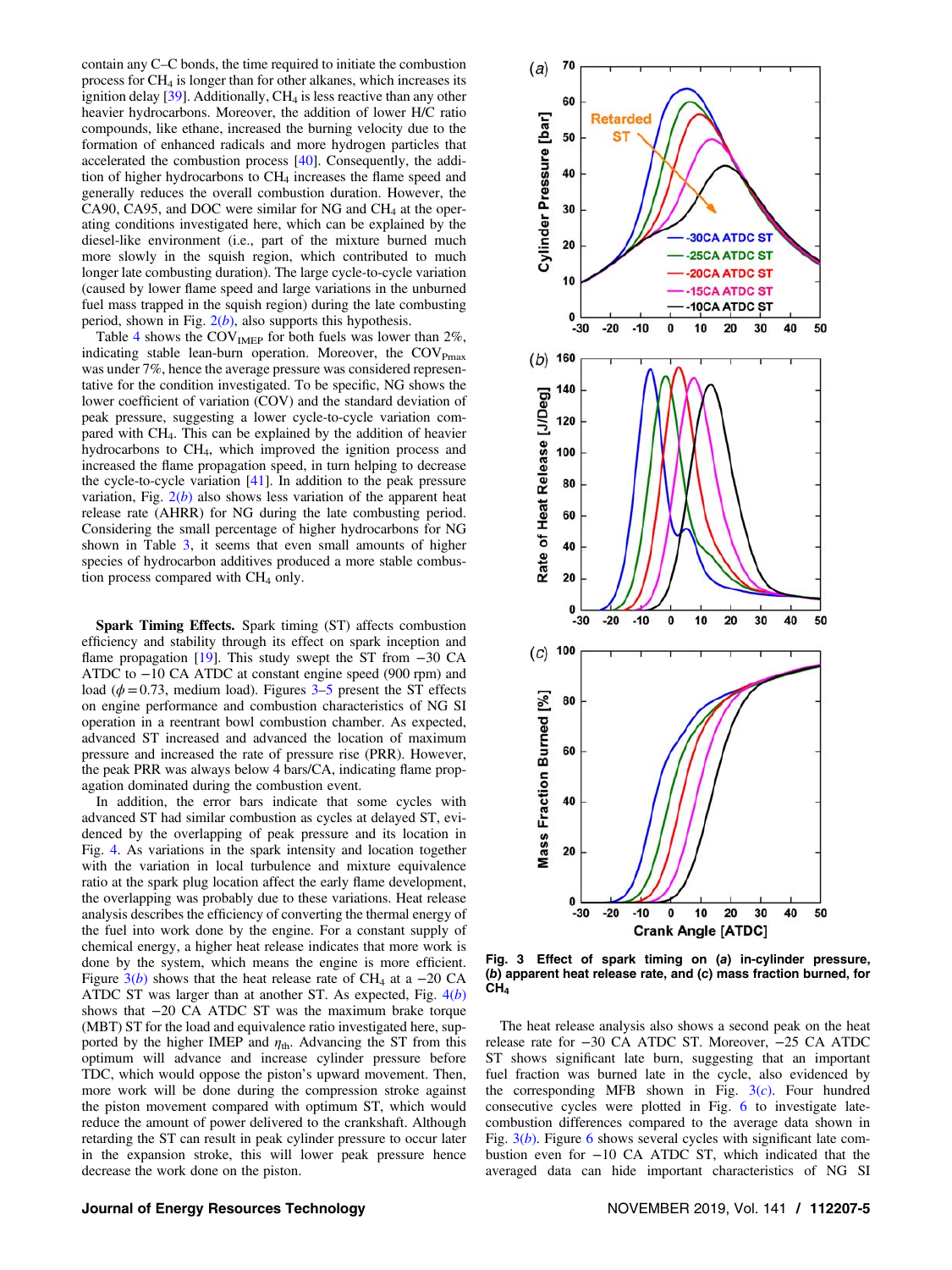<span id="page-5-0"></span>



Fig. 4 Effect of spark timing on (a) peak pressure and its location and (b) IMEP and thermal efficiency

combustion in a bowl-in-piston chamber. Moreover, −15 CA ATDC ST suggests more frequent and higher-intensity burn during the late-combustion period. The late burn was more visible at −20 CA ATDC ST, and the double heat release peak started to be visible frequently at −25 CA ATDC ST. Finally, almost all the cycles at −30 CA ATDC ST show the second peak heat release rate, but with different phasing and intensity. Overall, late burn phenomenon was seen at all conditions irrespective of the ST. This two-zone combustion phenomenon was probably due to the typical bowl-in-piston chamber that trapped an important mass fraction of the mixture in the squish volume, which then burned in the late-combustion period. When the squish height was small, the burning speed decreased in this region, probably due to the high surface-to-volume ratio, lower local turbulence, increased heat transfer to the boundary, and decreased the temperature of the unburned mixture in front of the flame. As the squish height increased during the power stroke, the surface-to-volume ratio decreased, which increased the burning speed and the rate of which the fuel was consumed, hence the late burn seen at advanced ST and at several individual cycles with delayed ST. However, there was no obvious late burn phenomenon for delayed ST, probably because the phasing of the inside- and outside-the-bowl combustion was very close. For advanced ST, the phasing of these two combusting events was more separated and, as a result, the significant late burn was visible.

Figure  $3(c)$  $3(c)$ , which shows the mass fraction burned for CH<sub>4</sub> at various STs, suggests an almost similar end of combustion (EOC) for the five cases despite the 20 CA difference in ST. Figure 5 presents the combusting phasing calculated based on mass fraction burned. Both CA10 and CA50 were retarded with retarded ST. Moreover, the differences in the actual CA10 and CA50 values

Fig. 5 Effect of spark timing on (a) CA10 and CA50 and (b) CA90 and combustion duration

between cases were similar to their difference in ST, which suggest a similar flame development and flame speed before CA50. However, the CA90 was nearly the same, which implies that the DOC decreased with spark timing retardation, probably due to the different late burn mentioned earlier.

The COV of IMEP  $(COV<sub>IMEP</sub>)$  is a common estimator of cycle-to-cycle variation.  $COV<sub>IMEP</sub>$  should be smaller than 5% for stable engine operation. Other methods to evaluate the cycle-to-cycle variation include COV and standard deviation (STD) of peak pressure (i.e.,  $COV_{Pmax}$  and  $STD_{Pmax}$ ), and  $COV$ of combustion duration (COV<sub>DOC</sub>) [[36\]](#page-11-0). IMEP measures engine's capacity to do work and is independent of engine displacement. IMEP can be considered as the mean pressure acting on a piston during compression and expansion strokes. In other words, IMEP is a parameter that characterizes the whole combustion event. Consequently, the COV of IMEP is a coefficient related to the whole combustion event [\[36](#page-11-0)]. Similarly, COV of DOC can be regarded as a qualitative cycle-integrated parameter  $[36]$  $[36]$ . In contrast, peak pressure was affected by the history of spark inception and the subsequent fully developed turbulent flame propagation, but not affected by the late combusting period. Therefore, COV and STD of peak pressure only partial characterize the combustion event.

The lack of knocking and small  $COV<sub>IMEP</sub>$  and  $COV<sub>DOC</sub>$  values (shown in Fig.  $7(a)$  $7(a)$ ) suggest stable combustion at all investigated STs. Advanced ST decreases the cycle-to-cycle variation because it shifts the flame propagation at more favorable in-cylinder conditions for flame development. The same was true for  $COV_{Pmax}$  and STD<sub>Pmax</sub> except at −30 CA ATDC ST (as shown in Fig. [7\(](#page-6-0)b)), which can be explained by the late-combustion effects. In detail, Fig. [3](#page-4-0) indicates that, for the average pressure trace, the maximum pressure location was close to the position of the second peak of heat release rate located (also evidenced by reduced peak-growth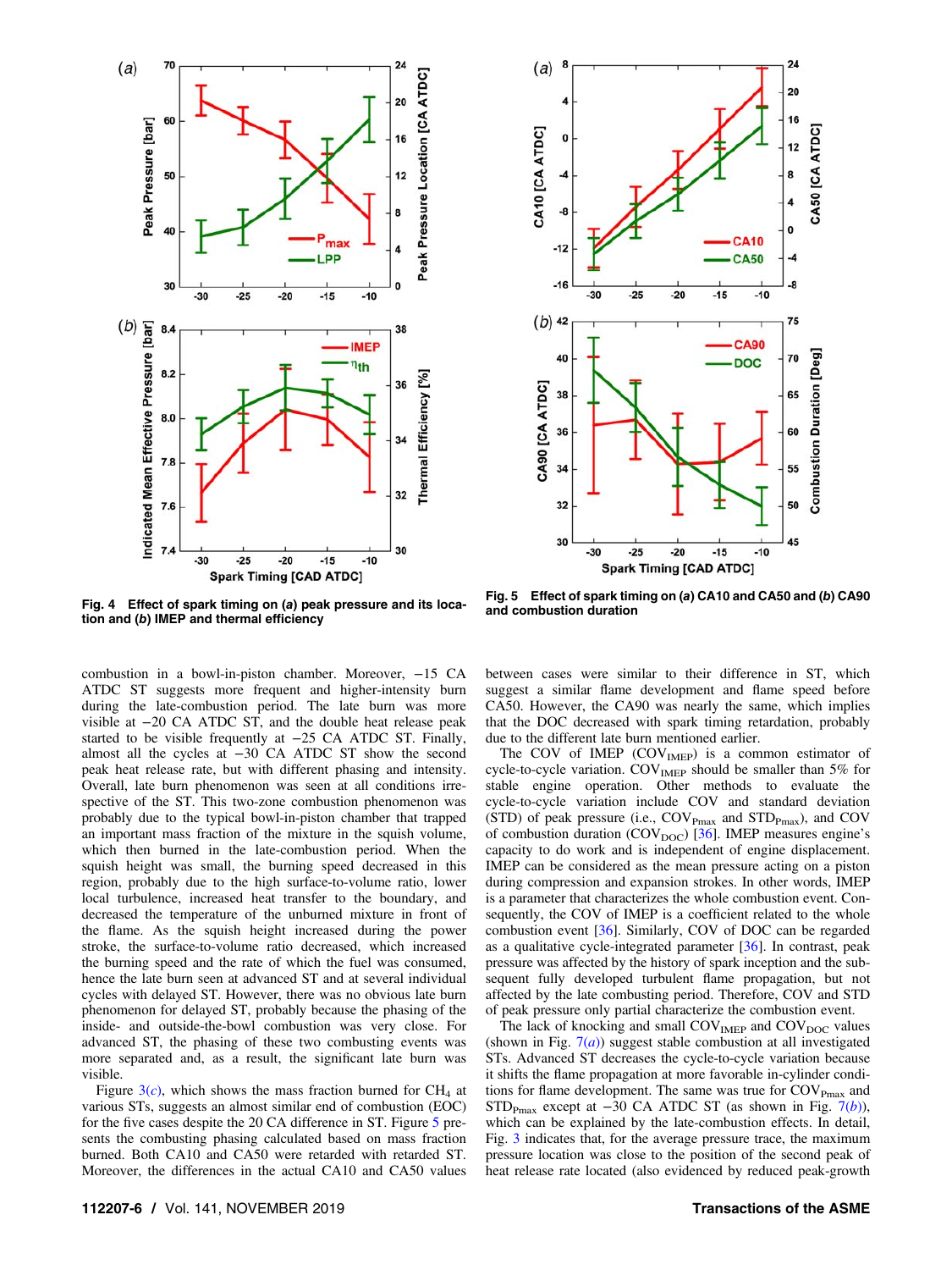<span id="page-6-0"></span>

Fig. 6 Effect of spark timing on the apparent heat release rate of individual engine cycles

trend at −30 CA ATDC ST compared with delayed ST), which is also true for individual cycles. It can be concluded that the different phasing/intensity of the second heat release peak (shown in Fig. 6) during the late burning period largely increased the variations in the peak cylinder pressure for −30 CA ATDC ST. As to COV<sub>IMEP</sub> and  $\text{COV}_{\text{DOC}}$ , they did not show the expected trend (i.e., advanced ST decreases the cycle-to-cycle variation, similar to the trend of  $\text{COV}_{\text{Pmax}}$  and  $\text{STD}_{\text{Pmax}}$ ), which indicates that the generally used estimator, COV<sub>IMEP,</sub> was not enough to evaluate the cycle-to-cycle variation for NG SI burning in diesel-like environment under the



Fig. 7 Effect of spark timing on (a) COV $_{\text{IMEP}}$  and COV<sub>DOC</sub> and (b)  $COV_{Pmax}$  and  $STD_{Pmax}$ 

conditions investigated here. This was also probably due to the  $COV<sub>IMEP</sub>$  being affected by the late-combustion event, in addition to many other factors such as the spark intensity/location, turbulence around spark and in the main combustion chamber, fuel composition, piston geometry, operating conditions (spark timing, load, speed, and mixture equivalence ratio), etc.

Equivalence Ratio Effects. Equivalence ratio  $(\phi)$  is a fundamental engine operating variable. This work investigated the effect of  $\phi$  at medium-load conditions, using a constant engine speed (900 rpm), spark timing (-10 CA ATDC ST), and intake temperature and pressure. While ST was not optimized for changed equivalence ratio conditions, the comparisons shown in Figs.  $8-10$  $8-10$  $8-10$  show the influence of  $\phi$  on the performance and combustion characteristics for NG SI lean combustion. Figures  $8(a)$  $8(a)$  and  $9(a)$  $9(a)$  show that a higher  $\phi$  increased the cylinder pressure and advanced and increased peak pressure. NG maximum pressure rise rate increased with  $\phi$  but was below 2.5 bars/CA. Figure  $8(b)$  $8(b)$ indicates that the heat release rate increased with  $\phi$  due to the increase in available chemical energy every cycle. Moreover, the decrease in the AHRR magnitude during the late combusting period was larger at higher  $\phi$ , probably due to a faster heat release during the main combusting period (i.e., from TDC to 15 CA ATDC), which reduced the percentage of fuel burning in latecombustion stages. Under lean conditions, a higher amount of fuel accelerated the flame development and propagation, resulting in higher power output (i.e., IMEP) from the engine, as seen in Fig.  $9(b)$  $9(b)$ . In addition,  $\eta_{th}$  of NG was higher than that of CH<sub>4</sub>, which suggests that NG was better at the operating conditions investigated in this work.

Higher  $\phi$  at a constant speed usually increases the burning speed which leads to a more complete combustion process. However, the amount of unburned fuel trapped in the crevices would also increase with  $\phi$ . This trade-off can explain the peak efficiencies shown in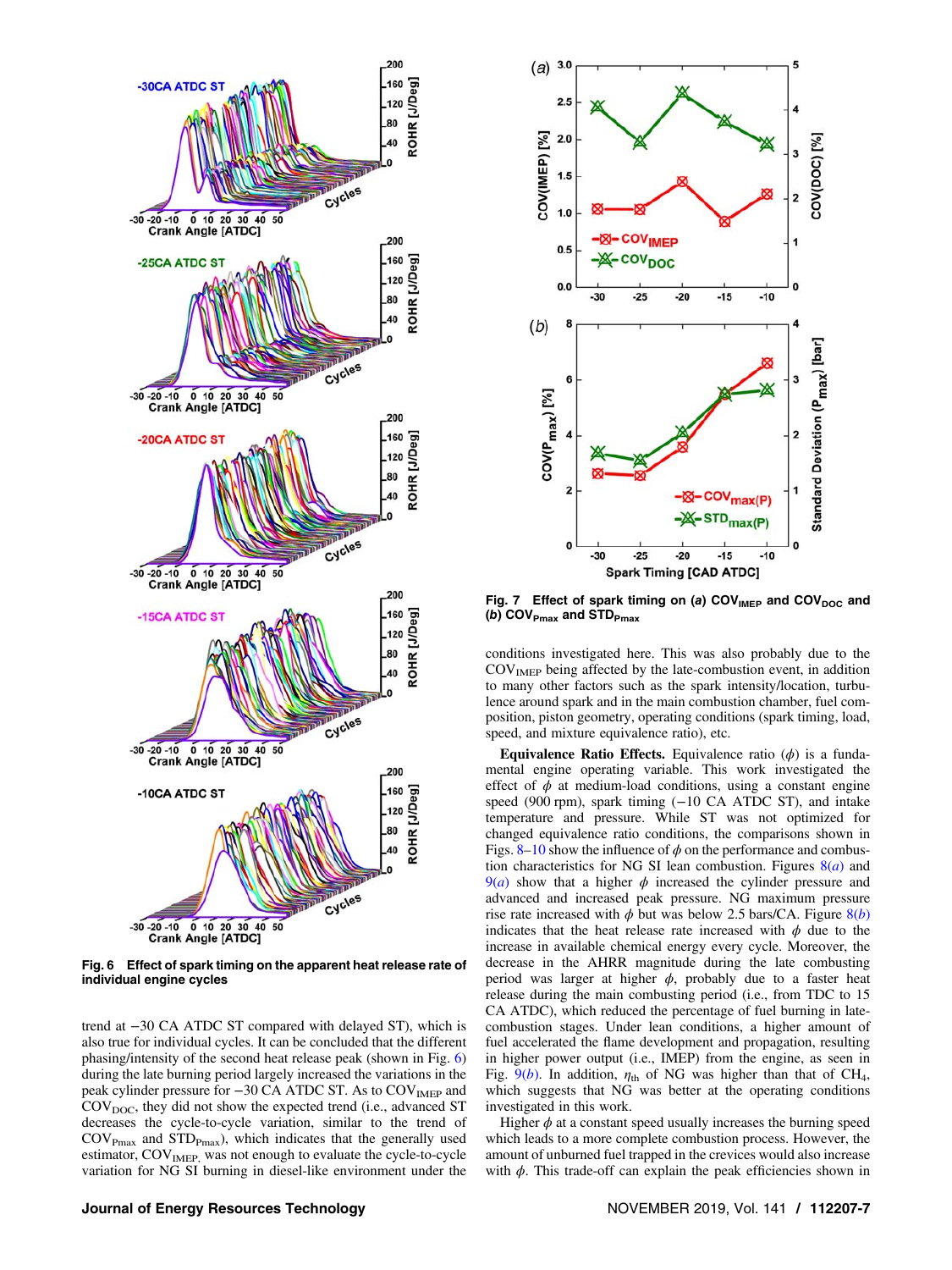<span id="page-7-0"></span>

Fig. 8 Effect of equivalence ratio on (a) in-cylinder pressure and (b) apparent heat release rate

Fig.  $9(b)$ . Moreover, NG had the peak  $\eta_{\text{th}}$  at a lower  $\phi$ , suggesting that NG may run leaner than  $CH<sub>4</sub>$  at similar efficiency.

Figure 10 shows CA10 and CA50 advanced with higher  $\phi$ , which can be explained by the addition of hydrocarbons with higher flame speed compared to CH4. However, there was no correlation for the DOC or CA90, probably due to the two-zone combustion. As  $\phi$ decreases, the air to fuel ratio increases, resulting in a lower adiabatic flame speed and occasional flame quenching and/or misfiring, especially when compared with stoichiometric operation [[19\]](#page-11-0). The relatively small values for  $\text{COV}_{\text{IMEP}}$  and  $\text{COV}_{\text{DOC}}$  shown in Fig.  $11(a)$  $11(a)$  help alleviate this concern. Generally, a faster flame propagation can compensate for the differences in flame inception, hence decreasing the cycle-to-cycle variation. This can be achieved by increasing the equivalence ratio or using a faster-burning fuel. The COV<sub>Pmax</sub> and STD<sub>Pmax</sub>, shown in Fig.  $11(b)$  $11(b)$ , agree well with this logic. However, the  $COV<sub>IMEP</sub>$  and  $COV<sub>DOC</sub>$  shown in Fig.  $11(a)$  $11(a)$  were not correlated with  $\phi$ , probably due to the late burn effects, which suggests that more parameters (such as  $\text{COV}_{\text{Pmax}}$  and  $\text{STD}_{\text{Pmax}}$ ) are needed to correlate the cycle-to-cycle variations.

Engine Speed Effects. Generally, engine speed affects in-cylinder gas motion, friction, trapped mass, volumetric efficiency, flame propagation speed, the time available to complete combustion, and the heat transfer rates [[19\]](#page-11-0). At higher engine speed, the heat release rates are predominately affected by the frictional losses of the engine. Although the higher turbulence generated by increased engine speed would accelerate flame propagation, the overall combustion process will be also affected



Fig. 9 Effect of equivalence ratio on (a) peak pressure and its locations and (b) IMEP and thermal efficiency



Fig. 10 Effect of equivalence ratio on (a) CA10 and CA50 and (b) CA90 and combustion duration (DOC)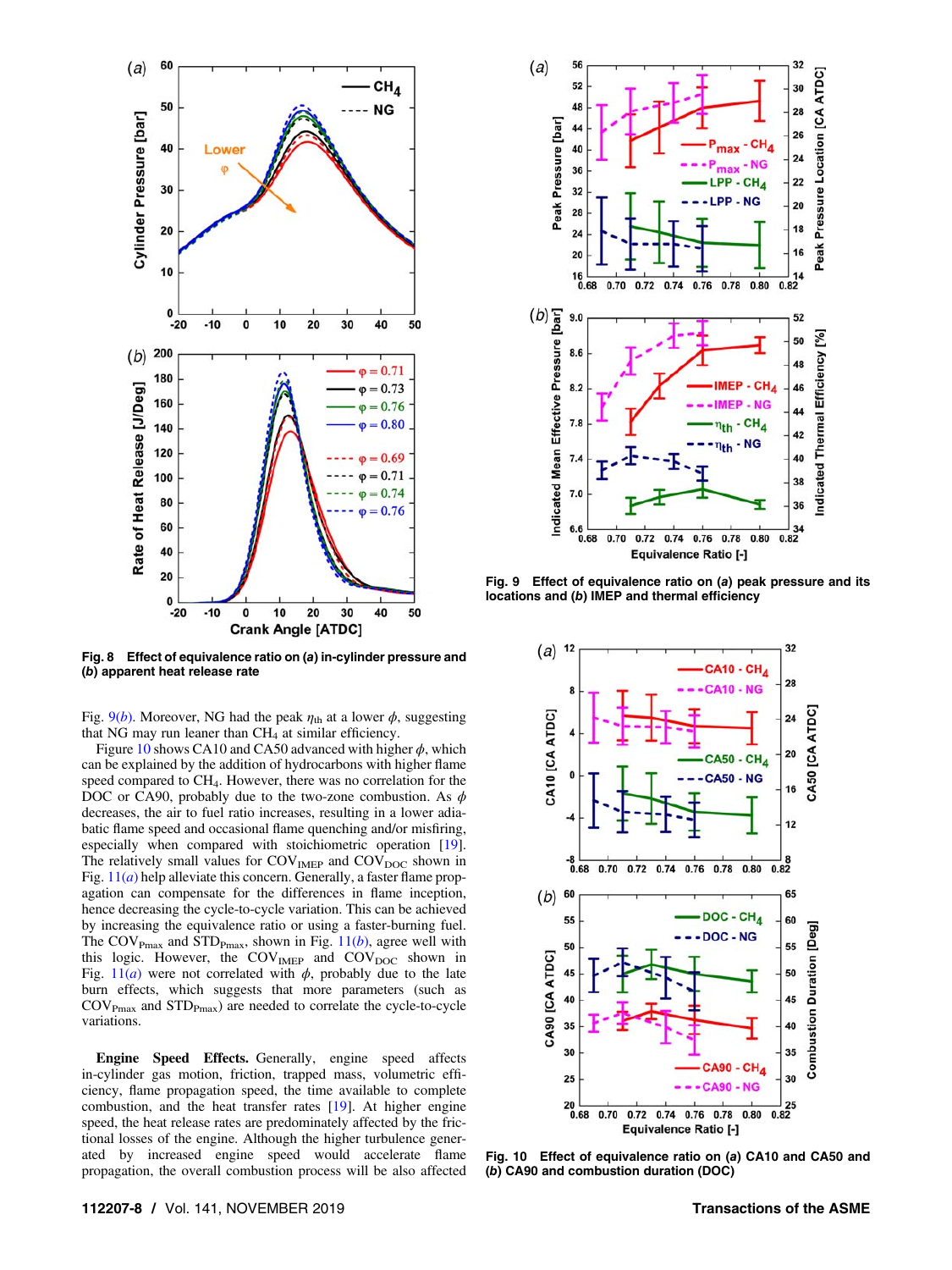<span id="page-8-0"></span>

Fig. 11 Effect of equivalence ratio on (a)  $COV<sub>IMEP</sub>$  and  $COV<sub>DOC</sub>$ and (b) COV $_{\text{Pmax}}$  and STD $_{\text{Pmax}}$ 

by the reduced residence time (mainly for the period between ST and exhaust valve opening), hence a higher probability of incomplete combustion. Therefore, it is preferred to maintain a mid-range engine speed, where high pressures can compensate the frictional losses and provide better operating conditions. Moreover, the ST must be advanced with increased engine speed to provide more time for completing the combustion event. In this study, the engine speed was increased from 900 rpm to 1300 rpm in 100 rpm increments, at constant ST (−10 CA ATDC) and  $\phi$ (medium load), hence the combustion phasing was not optimized at higher speeds considering the relatively small range of engine sweep. Higher speed decreased PRR (below 2 bars/CA). Therefore, there was no evidence of detonation/knock and flame propagation dominated the combustion event.

Figure  $12(a)$  shows that in-cylinder pressure decreased with engine speed due to lower volumetric efficiency (see the decrease in pressure at the beginning of the compression stroke for the higher-speed conditions) and the non-optimized ST. NG had higher peak pressure values than  $CH_4$  probably due to the higher energy content compared with  $CH<sub>4</sub>$  (see the differences in WI in Table [2](#page-2-0)). Figures  $12(a)$  and  $13(a)$  $13(a)$  show that increased engine speed decreased and delayed the maximum pressure for both CH<sub>4</sub> and NG, probably due to less time available to complete combustion at constant ST settings. Also, NG has always advanced peak pressure location compared with CH4, suggesting that the addition of ethane and propane in the NG composition increased the flame speed irrespective of the engine speed. The large overlapping of 95% confidence interval shown in Fig. [13](#page-9-0) indicates similar individual cycles despite the different fuel composition and operating conditions. Figure  $12(b)$  shows that the highest heat release was at 900 rpm, which also had the maximum efficiency for this speed sweep. A lower peak pressure and heat release rate in Fig.  $12(b)$ suggest that less work per cycle, which affected the engine power



Fig. 12 Effect of engine speed on (a) in-cylinder pressure and (b) apparent heat release rate

output. Hence, the IMEP and  $\eta_{\text{th}}$  decreased linearly with the increase in speed, as shown in Fig.  $13(b)$  $13(b)$ . The hypothesis of a better combustion process for NG was supported by the higher IMEP and  $\eta_{\text{th}}$  than CH<sub>4</sub>.

Figure  $14(a)$  $14(a)$  shows that a higher engine speed retarded CA10 and CA50. The addition of ethane and propane improved flame inception, which can explain the advanced CA10 for NG. Moreover, the difference in CA50 between fuels was larger than that of CA10, suggesting that NG had also a faster flame development probably due to the larger laminar flame speed of NG and, which can also be inferred from the larger increase in the heat release rate magnitude during fast combusting period, as shown in Fig.  $12(b)$ . However, Fig.  $14(b)$  $14(b)$  shows that engine speed had negligible effects on the CA90 and combustion duration. It suggests that mixture burning inside the squish region was dominated by changes in the local environment with the engine speed.

Figure  $15(a)$  $15(a)$  shows a low COV<sub>IMEP</sub> irrespective of engine speed and fuel, suggesting no misfire cycles existed even under higher speed. As ethane and propane have better ignition quality and faster laminar flame speed compared with CH4, the cycle-to-cycle variation of NG should be lower than CH4, which was supported by the COV<sub>Pmax</sub> and STD<sub>Pmax</sub> shown in Fig. [15\(](#page-9-0)b). It is also interesting that the  $STD_{Pmax}$  decreased with engine speed, probably due to the less time available for fuel to burn and the faster flame speed that decreased the differences in peak pressure under the premise of a good spark-ignition event and no misfiring. However, COV<sub>IMEP</sub> and  $COV_{DOC}$  shown in Fig.  $15(a)$  $15(a)$  did not show any correlation with speed. This suggests that  $COV_{Pmax}$  and  $STD_{Pmax}$  would be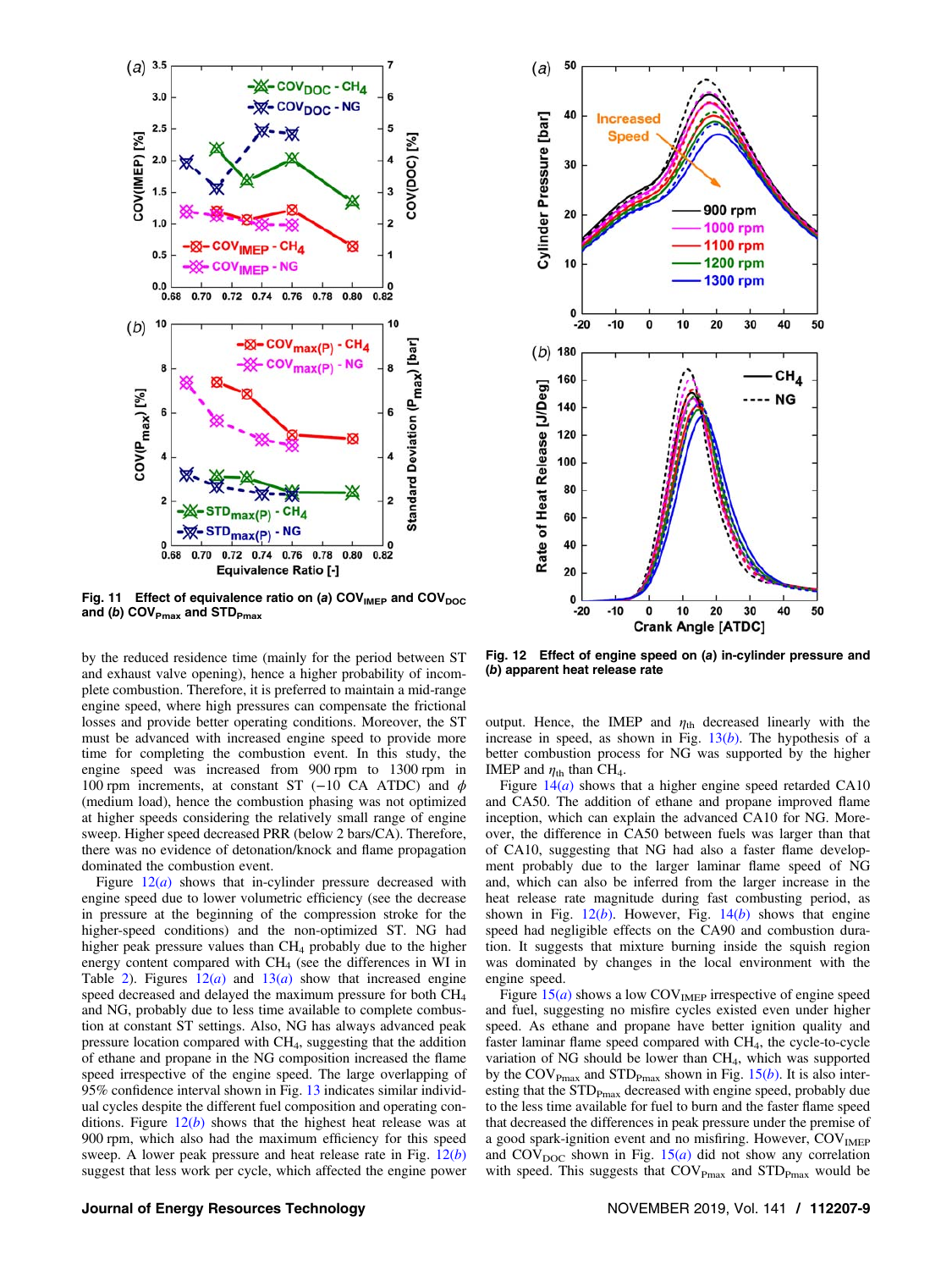<span id="page-9-0"></span>

Fig. 13 Effect of engine speed on (a) peak pressure and its location and (b) IMEP and thermal efficiency



Fig. 14 Effect of engine speed on (a) CA10 and CA50 and (b) CA90 and combustion duration



Fig. 15 Effect of engine speed on (a)  $COV<sub>IMEP</sub>$  and  $COV<sub>DOC</sub>$  and (b)  $COV_{Pmax}$  and  $STD_{Pmax}$ 

better to evaluate the cycle-to-cycle variation for two-zone combustion, while COV<sub>IMEP</sub> and COV<sub>DOC</sub> that recorded the whole history of combustion would be good to evaluate power output variations that may affect vehicle drivability.

#### Summary and Conclusions

Converting heavy-duty diesel engines to NG SI operation by adding a spark plug to ignite the fuel and fumigating NG inside the intake manifold is a simple and efficient use of NG in the transportation sector. Better knowledge of NG combustion inside geometries representative of heavy-duty CI engines can accelerate their conversion to NG operation. As a result, this study describes an experimental investigation that changed NG composition, spark timing, equivalence ratio, and engine speed. The experiments were performed in a single-cylinder heavy-duty CI engine modified to NG SI operation, by replacing the fuel injector with an NG spark plug and adding port fuel injection to air inlet for fuel delivery. The major conclusions of this study were

- The NG SI combustion inside a bowl-in-piston combustion chamber can result in a two-zone event, with a significant late burn or even double-peak heat release. This was probably due to an important fuel fraction experiencing slow and late burning inside the squish region Advanced spark timing showed more frequent and higher intensity of this late burn phenomenon.
- Peak pressure and its location, IMEP,  $\eta_{\text{th}}$ , CA10, and CA50 were correlated to changes in the fuel composition, spark timing, equivalence ratio, and engine speed. Specifically, NG had always a better power output and faster flame propagation regardless of the operating conditions, probably due to the addition of heavier hydrocarbons that increased the WI, ignition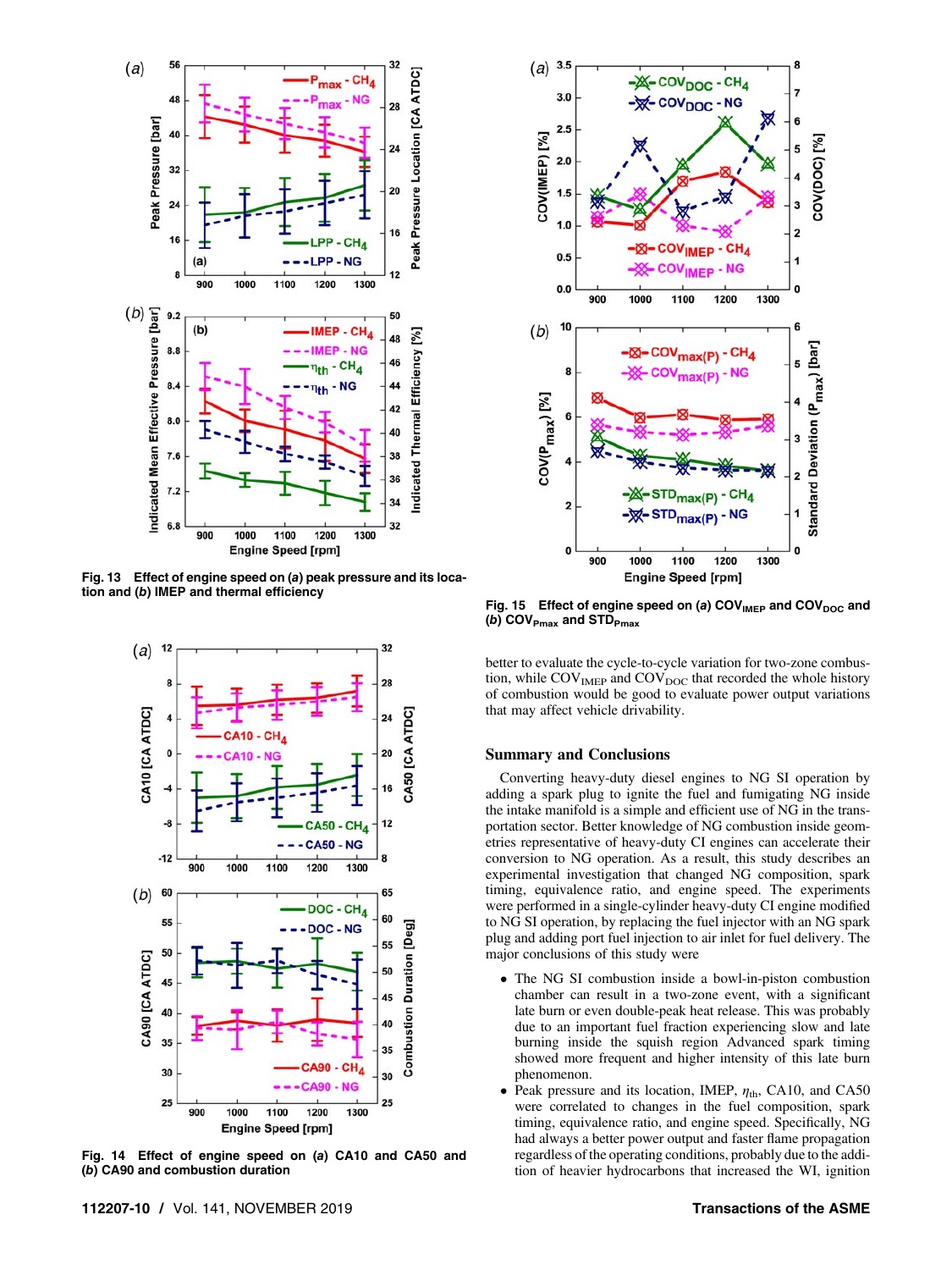<span id="page-10-0"></span>quality, and flame propagation speed. Delayed spark timing, lower  $\phi$ , and higher engine speed would decrease the peak pressure, IMEP, and retard the CA10, CA50, and LPP. However, CA90 and combustion duration did not show any strong relations, probably due to the late combustion that was mainly controlled by the local phenomena inside the squish region such as the local turbulence intensity, gas motion direction, height of squish region, mass of trapped fuel, and heat transfer to the boundary. In addition,  $COV_{Pmax}$  and  $STD_{Pmax}$  are better for evaluating the cycle-to-cycle variation for the combustion event investigated here compared with the COV<sub>IMEP</sub> and  $COV<sub>DOC</sub>$  because they were less affected by the late burn phenomenon.

• The low COV<sub>IMEP</sub> and moderate rate of pressure rise for all the conditions investigated here suggested that flame propagation dominated and a stable combustion event. The lack of knocking in this 13.3 compression ratio engine showed promise for conventional heavy-duty CI engines converted to NG SI operation under medium load and low-speed conditions.

### Acknowledgment

The authors gratefully acknowledge the support from WVU's CIGRU, CAFEE, and MAE department for their assistance with comprehensive mechanical, electronic, and data-acquisition hardware/software systems, respectively. The research was conducted at the WVU's Advanced Combustion Laboratory in Morgantown, WV.

## Funding Data

This material is based upon work funded by ORAU's Ralph E. Powe Junior Faculty Enhancement Award, WVU Energy Institute's O'Brien Energy Research Fund Round One, and WV Higher Education Policy Commission under grant number HEPC.dsr.18.7.

## Nomenclature

- $AHRR = apparent heat release rate$
- $ATDC =$  after top dead center
- BTDC = before top dead center
- $CAD = \text{crank angle degree}$
- $CAx = CAD$  corresponding to  $x\%$  mass fraction burned
- $COV = \text{coefficient of variation}$
- $DOC = combustion duration$
- $EOC = end of$  combustion
- IMEP = indicated mean effective pressure
- $LHV = lower heating value$
- $LPP = peak pressure location$
- $MBT =$  maximum brake torque
- $MFB$  = mass fraction burned
- $MN =$  methane number
- $MON = motor octane number$
- $PRR =$  rate of pressure rise
- $SOC = start of$  combustion
- $ST =$  spark timing
- STD = standard deviation
- $TDC = top dead center$
- $WI = Wobbe index$
- $\phi$  = equivalence ratio
- $\eta_{\text{th}}$  = thermal efficiency

# Appendix: In-Cylinder Pressure Filtering

Non-flush mounting of the pressure transducer created standing/ resonant waves in the access passage, which affected the recorded pressure fidelity by introducing undesired noise. The noise in this work was removed by applying a Savitzky-Golay FIR smoothing

# Journal of Energy Resources Technology November 2019, Vol. 141 / 112207-11



Fig. 16 (a) Raw and filtered in-cylinder pressure trace and (b) rate of heat release calculated from raw and filtered pressure trace

filter to the recorded pressure trace. The procedure was done using the sgolayfilt (x, order, framelem) function in a MATLAB<sup>®</sup> environment. Figure 16 shows an example of raw (unfiltered) and filtered pressure trace, and the corresponding apparent heat release rate derived from it.

## References

- [1] Gupta, M., Bell, S., and Tillman, S., 1996, "An Investigation of Lean Combustion in a Natural Gas-Fueled Spark-Ignited Engine," [ASME J. Energy Resour.](http://dx.doi.org/10.1115/1.2792706) [Technol.,](http://dx.doi.org/10.1115/1.2792706) 118(2), pp. 145–151.
- [2] Xu, H., and LaPointe, L. A., 2015, "Combustion Characteristics of Lean Burn and Stoichiometric With Exhaust Gas Recirculation Spark-Ignited Natural Gas Engines," [ASME J. Eng. Gas Turbines Power,](http://dx.doi.org/10.1115/1.4030500)  $137(11)$ , p.  $111511$ .
- [3] Weaver, C. S., 1989, "Natural Gas Vehicles—A Review of the State of the Art," SAE Technical Paper 892133.
- [4] Beck, N. J., 1990, "Natural Gas—A Rational Approach to Clean Air," SAE Technical Paper 902228.
- [5] Dumitrescu, C. E., Padmanaban, V., and Liu, J., 2018, "An Experimental Investigation of Early Flame Development in an Optical SI Engine Fueled With Natural Gas," [ASME J. Eng. Gas Turbines Power](http://dx.doi.org/10.1115/1.4039616), 140(8), p. 082802.
- [6] Liu, J., and Dumitrescu, C. E., 2018, "Combustion Visualization in a Single-Cylinder Heavy-Duty CI Engine Converted to Natural Gas SI Operation," Proceedings of the Eastern States Section of the Combustion Institute's Spring Technical Meeting, State College, PA, Mar. 4–7, Paper 3C06.
- [7] Jones, M. G. K., and Heaton, D. M., 1989, "Nebula Combustion System for Lean Burn Spark Ignited Gas Engines," SAE Technical Paper 890211.
- [8] Bommisetty, H., Liu, J., Kooragayala, R., and Dumitrescu, C., 2018, "Fuel Composition Effects in a CI Engine Converted to SI Natural Gas Operation," SAE Technical Paper 2018-01-1137.
- [9] Germane, G. J., Wood, C. G., and Hess, C. C., 1983, "Lean Combustion in Spark-Ignited Internal Combustion Engines—A Review," SAE Technical Paper 831694.